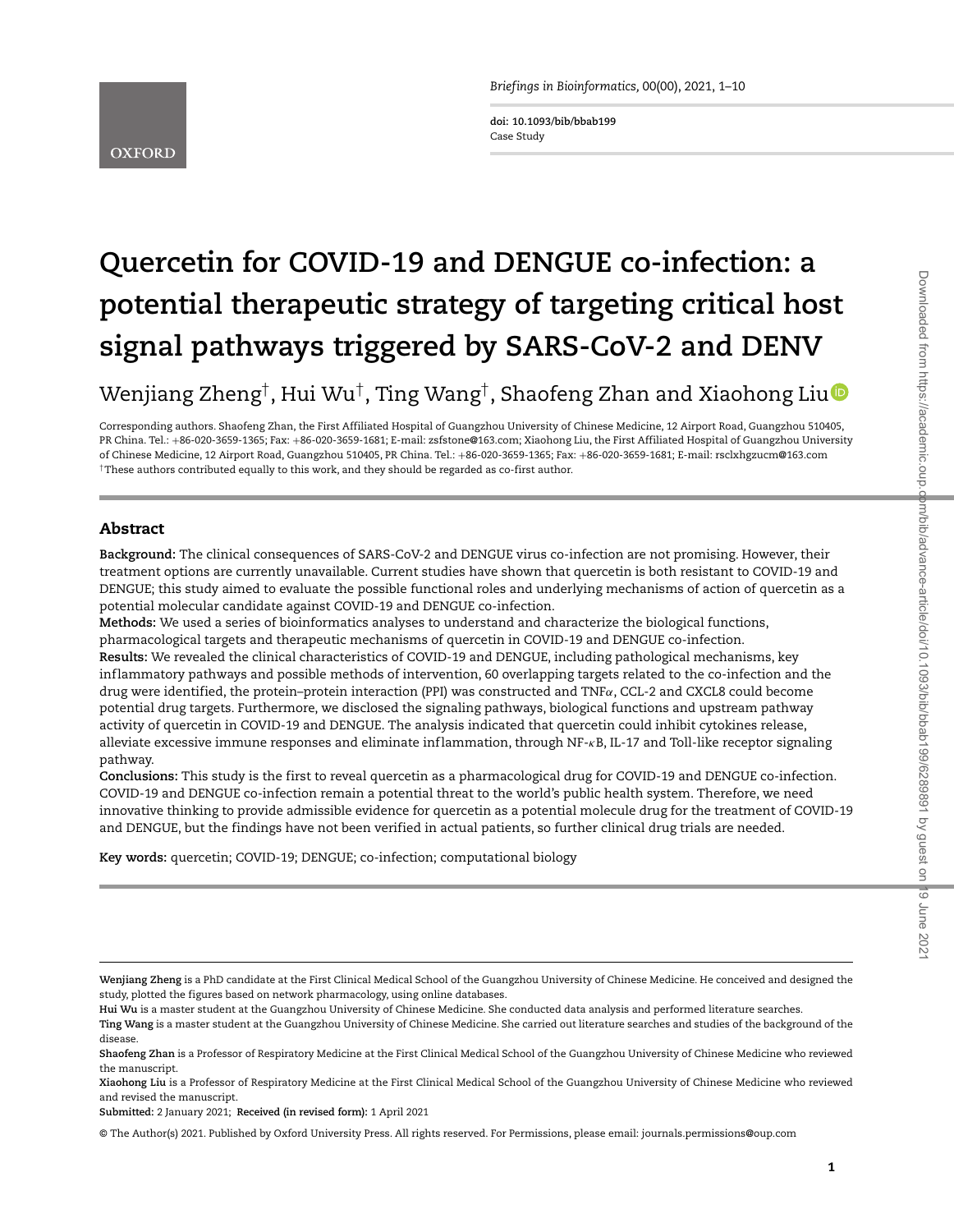#### **Introduction**

COVID-19 (Corona Virus Disease-2019), which continues to be endemic worldwide, is <on> the <basis><of> a novel virus coronavirus strain, SARS-CoV-2, an enveloped, positive-sense, singlestranded RNA, *β*-coronavirus of the family Coronaviridae [\[1\]](#page-7-0); the overproduction of cytokines caused by excessive and uncontrolled inflammation can dramatically contribute to the development of it [\[2\]](#page-7-1). In March 2020, the World Health Organization (WHO) publicly avowed COVID-19 a pandemic. Globally, as of 21 December 2020, there have been 75 479 471 confirmed cases of COVID-19, including 1 686 267 deaths, reported to WHO [\(https://](https://covid19.who.int/) [covid19.who.int/\)](https://covid19.who.int/). Before the vaccine became widely available in clinical practice, COVID-19 has a serious impact on the world of human medical research, health care and disease prevention and control [\[3\]](#page-7-2)**.** Nonetheless, many areas worldwide suffer from endemics that are not of less danger than the current pandemic; for [instance,](instance) at the same time as the global COVID-19 pandemic, DENGUE, a mosquito-borne, dengue virus infected, which occurs mainly in tropical and subtropical climates, has risen dramatically due to the influence of a combination of factors, such as a growing population, uncontrolled urbanization, mosquito-borne transmission and the spread of the virus with the rapid movement of the global population [\[4\]](#page-7-3).

Additionally, a growing number of cases have reported bring to notice the alarming probability of two co-epidemics happening simultaneously, with even describes the relationship of them as a 'deadly combination of two' [\[5\]](#page-8-0). Unfortunately, in South America and South-East Asian countries such as Brazil, Paraguay, Colombia, Argentina, Mexico, Bolivia, Malaysia, Philippines, Vietnam, Singapore, India, Indonesia, Pakistan, Thailand and Bangladesh, has already been reported the cases of COVID-19 and DENGUE co-infection, almost all these countries both of them are occurring simultaneously [\[6\]](#page-8-1).

In fact, the clinical consequences of SARS-CoV-2 and DENGUE virus co-infection are not promising. In order to alleviate mortality and address the prospects of epidemic co-infection that may overwhelm health-care systems across multiple countries, it is urgently to conduct more intensive medical research of SARS-CoV-2 and dengue virus (DENV) to elucidate potential drug targets. Some findings have demonstrated a strong association of decreased white blood cells, neutrophils and lymphocytes, with SARS-CoV-2 and DENV co-infection [\[7\]](#page-8-2). Therefore, we put forward a new hypothesis from the perspective of host immunity, that is whether we can maintain immune balance by regulating the human immune response and regulating excessive inflammatory response, to explore the key components of the nodal host signaling paths that can be triggered by SARS-CoV-2 and DENGUE at the same time, seeking potential treatment strategies. Excitingly, quercetin has been shown to be a common and major active ingredient in COVID-19 and DENGUE [\[8–](#page-8-3) [10\]](#page-8-4). These ingredients could inhibit cytokines release, alleviate excessive immune responses and eliminate inflammation. Not only that, quercetin dose-dependent inhibition of ICAM-1, IL-6, IL-8 and MCP-1 are considered to have anti-inflammatory effects [\[11\]](#page-8-5), which can be regulated by inhibiting inflammatory factors acting on both COVID-19 and DENGUE infections. In our study, we compared quercetin with DENV and SARS-COV-2 by bioinformatics and obtained 60 common core targets and common critical pathways through WIKI and KEGG enrichment; quercetin is expected to be a potential molecular candidate against COVID-19 and DENGUE.

## **Materials and methods**

#### **Quercetin-related targets**

We collected potential targets of quercetin in various databases containing information on drug–gene interactions and the druggable genome or allow us estimated the most probable macromolecular targets of a small molecule, including Drug-Bank [\(https://go.drugbank.com/\)](https://go.drugbank.com/), Comparative Toxicogenomics Database (CTD, [http://ctdbase.org/\)](http://ctdbase.org/), Drug Gene Interaction Database (DGIdb, [https://www.dgidb.org/\)](https://www.dgidb.org/), SwissTargetPrediction [\(http://www.swisstargetprediction.ch/\)](http://www.swisstargetprediction.ch/) and Pharm Mapper [\(http://www.lilab-ecust.cn/pharmmapper/\)](http://www.lilab-ecust.cn/pharmmapper/). In order to improve the accuracy of analysis, for each database, we choose the top 50 genes as candidate targets.

#### **Identification of COVID-19/DENGUE-associated genes**

COVID-19-related targets were gathered from DEGs by analyzing available transcriptomic RNA-seq COVID-19 data (GSE147507 [\[12\]](#page-8-6), GSE155249 [\[13\]](#page-8-7) and GSE157103 [\[14\]](#page-8-8), available at: [https://](https://www.ncbi.nlm.nih.gov/geo) [www.ncbi.nlm.nih.gov/geo\)](https://www.ncbi.nlm.nih.gov/geo).We downloaded the attachment information in these three published articles and obtained the DEGs, screening criteria for DEGs were Benjamini–Hochberg adjusted *P*-values (False discovery rate, FDR) *<*1 × 10−<sup>6</sup> and  $|log2FC| \geq 1$ , and genes that meet the inclusion criteria will be used in further analysis (downloaded on 10 March 2021).

In addition, we also screened COVID-19-related human target genes through PubChem [\(https://pubchem.ncbi.nlm.nih.gov/\)](https://pubchem.ncbi.nlm.nih.gov/), CTD [\(http://ctdbase.org/\)](http://ctdbase.org/), COVID-19 DisGeNET data collection [\(https://www.disgenet.org/covid/diseases/summary/\)](https://www.disgenet.org/covid/diseases/summary/), COVID-19 Host genes database [\(https://baillielab.net/\)](https://baillielab.net/) and KEGG DISEASE [\(https://www.genome.jp/kegg/disease/\)](https://www.genome.jp/kegg/disease/). The dataset of COVID-19 DisGeNET data collection (Version 5) contains 1843 human target genes over 49 410 publications. We finally chose the top 500 genes from the above three online resources as candidate targets (downloaded on 17 March 2021).

Regarding DENGUE-related genes, we acquired DEGs from GSE38246, GSE51808 and GSE84331 datasets [\(https://www.ncbi.](https://www.ncbi.nlm.nih.gov/geo) [nlm.nih.gov/geo\)](https://www.ncbi.nlm.nih.gov/geo), which were analyzed by GEO2R [\(https://](https://www.ncbi.nlm.nih.gov/geo/geo2r/) [www.ncbi.nlm.nih.gov/geo/geo2r/\)](https://www.ncbi.nlm.nih.gov/geo/geo2r/); screening criteria for DEGs were FDR *<* 1 × 10−<sup>6</sup> and |log2FC| ≥ 1. Besides, we selected genes related to DENGUE by searching CTD [\(http://ctdbase.org/\)](http://ctdbase.org/), DisGeNET [\(https://www.disgenet.org\)](https://www.disgenet.org) and GeneCards [\(https://](https://www.genecards.org/) [www.genecards.org/\)](https://www.genecards.org/).

The common gene identification between quercetin and COVID-19/DENGUE-related targets was obtained using the Venn diagram tool [\(http://bioinformatics.psb.ugent.be/webtools/Ve](http://bioinformatics.psb.ugent.be/webtools/Venn/) [nn/\)](http://bioinformatics.psb.ugent.be/webtools/Venn/). The volcano plots of DEGs were performed by ggplot2 in R (version 3.6.1, [https://www.r-project.org/\)](https://www.r-project.org/).

#### **Protein–protein interaction analysis and network construction**

Common genes are inserted in STRING (version 11.0, [https://](https://string-db.org/) [string-db.org/\)](https://string-db.org/) [\[15\]](#page-8-9) for generating a PPI network. The PPI results were analyzed and visualized through Cytoscape (version: 3.8.1, [https://cytoscape.org/\)](https://cytoscape.org/) [\[16\]](#page-8-10). The cytoHubba software [\(http://a](http://apps.cytoscape.org/apps/cytohubba) [pps.cytoscape.org/apps/cytohubba\)](http://apps.cytoscape.org/apps/cytohubba) [\[17\]](#page-8-11) was used to performed network topology analysis.

#### **Gene ontology and pathway enrichment analysis**

Gene ontology (GO) terms (version 2018) and all the pathways enrichment (version 2019) were obtained through the web-based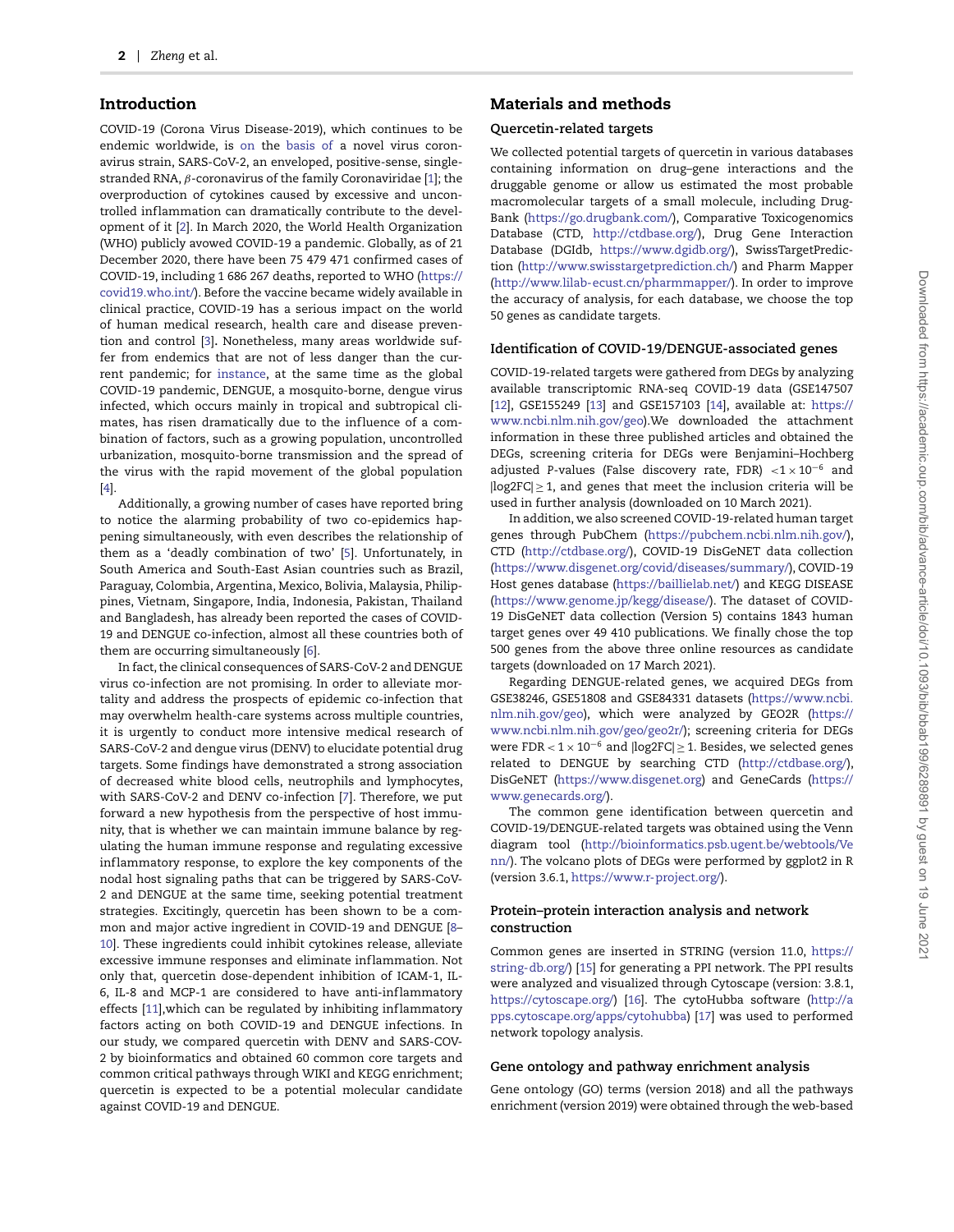

<span id="page-2-0"></span>**Figure 1**. The screening process of obtaining common targets between COVID-19 and dengue. False discovery rate (FDR) using a Benjamini-Hochberg approach (FDR *<sup>&</sup>lt;* <sup>1</sup> <sup>×</sup> <sup>10</sup>−6) and |log2FC| <sup>≥</sup> 1. Venn diagram tool [\(http://bioinformatics.psb.ugent.be/webtools/Venn/\)](http://bioinformatics.psb.ugent.be/webtools/Venn/). CTD: Comparative Toxicogenomics Database [\(http://ctdbase.org/\)](http://ctdbase.org/) DisGeNET: a platform containing genes associated to human diseases [\(https://www.disgenet.org/\)](https://www.disgenet.org/) DGIdb: the Drug Gene Interaction Database [\(https://www.dgidb.org/\)](https://www.dgidb.org/) DrugBank: a pharmaceutical knowledge base [\(https://go.drugbank.com/\)](https://go.drugbank.com/) PubChem: a collection of accessible chemical information [\(https://pubchem.ncbi.nlm.nih.go](https://pubchem.ncbi.nlm.nih.gov/) [v/\)](https://pubchem.ncbi.nlm.nih.gov/) KEGG DISEASE: indicates association of genes to diseases [\(https://www.genome.jp/kegg/disease/\)](https://www.genome.jp/kegg/disease/) Host genes database: genes implicated in SARS-CoV2 infection [\(https://baillielab.net/\)](https://baillielab.net/) GeneCards: The Human Gene Database [\(https://www.genecards.org/\)](https://www.genecards.org/) GEO: Gene Expression Omnibus [\(https://www.ncbi.nlm.nih.gov/geo/\)](https://www.ncbi.nlm.nih.gov/geo/).

platform Enrichr [\(https://maayanlab.cloud/Enrichr/\)](https://maayanlab.cloud/Enrichr/) [\[18\]](#page-8-12) for the common genes between quercetin and COVID-19/DENGUE.

#### **Inferring upstream pathway activity**

Extracting the activity of signal transduction pathways from transcriptome data is important for inferring the mechanism origin of abnormal transcriptome regulation. Therefore, we used SPEED2 [\(https://speed2.sys-bio.net/\)](https://speed2.sys-bio.net/) [\[19\]](#page-8-13) to infer upstream pathway activity from common genes between quercetin and COVID-19/DENGUE. When providing a list of genes, the Web server allows inferences about signaling pathways that may cause these genes to be dysregulated.

#### **Results**

#### **Target identification of quercetin, COVID-19 and DENGUE**

The screening process of obtaining common targets between COVID-19, DENGUE and quercetin was shown in [Figure 1.](#page-2-0) We obtained 229 targets of quercetin, there are 50, 50, 29, 50, 50 and 50 targets were selected from CTD, DGIdb, DrugBank, Pharm Mapper and Swiss, respectively, after removing duplication, and we finally obtained 187 unique targets.

We finally obtained 2071 unique genes related to COVID-19 after the removal of duplications: 154 (identified from GSE147507), 168 (GSE155249), 202 (GSE157103), 500/7226 (CTD), 500/1843 (DisGeNET), 500/651 (PubChem), 226/226 (KEGG DIS-EASE) and 500/2000 (COVID-19 Host genes database). In particular, GSE147507 contained several data sets, including four samples of COVID19 patients and uninfected human lung biopsies, and the lung samples were processed in technical replicates (GSM4462413, GSM4462414, GSM4462415 and GSM4462416); moreover, we also selected six samples of human bronchial epithelial cells (NHBE) in our study (GSM4432378, GSM4432379, GSM4432380, GSM4432381, GSM4432382 and GSM4432383). Volcano plots of DEGs were shown in [Figure 2A–C,](#page-3-0) which displayed the dysregulated condition of those genes.

After the removal of duplications, there were 1901 unique genes scratched together related to DENGUE: 1 (GSE38246), 276 (identified from GSE84331), 845 (GSE51808), 500/2679 (CTD), 496 (DisGeNET) and 110 targets (GeneCards). Volcano plots of DEGs between samples of DENV infected patients and control samples were shown in [Figure 2D–F.](#page-3-0)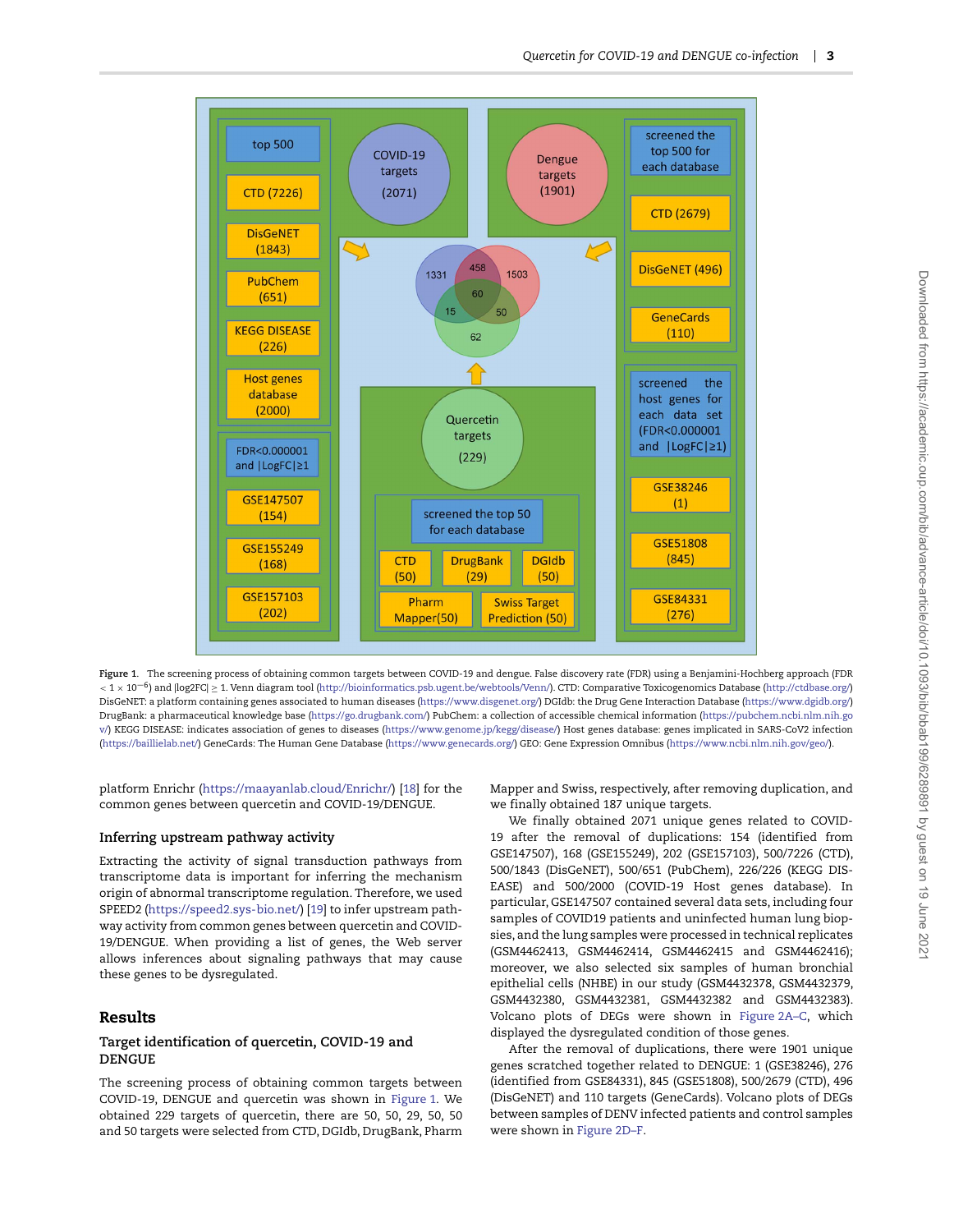

<span id="page-3-0"></span>**Figure 2**. The red dots represent up-regulated genes, green represent down-regulated (FDR, Benjamini-Hochberg adjusted *p*-values *<* 0.000001). (**A**) Volcano plots of differentially expressed genes (DEGs) from GSE147507 and PMID32416070. (**B**) DEGs from GSE155249 and PMID33429418, which contained bronchoalveolar lavage f luid samples collected from patients with COVID-19. (**C**) DEGs from GSE157103 and PMID33096026, which contained blood samples from COVID-19 patients. (**D**) 105 peripheral blood mononuclear cell (PBMC) samples collected from 41 children hospitalized with dengue virus (DENV) infection in Nicaragua, and from 8 healthy controls. (**E**) Whole blood samples from 28 dengue patients and 9 healthy control. (**F**) PBMC samples from 7 dengue patients and 5 healthy control.

Finally, we obtained 518 shared targets of COVID-19 and DENGUE, 60 common genes between quercetin and co-infection, which were shown with the online Venn diagram tool. These 60 genes will be used in further host factor interaction network analyses.

#### **Pathway enrichment analysis of COVID-19 and DENGUE**

To further studied the biological functions of the common pathways between COVID-19 and DENGUE, KEGG and WIKI were used to perform enrichment analysis. The length of the bar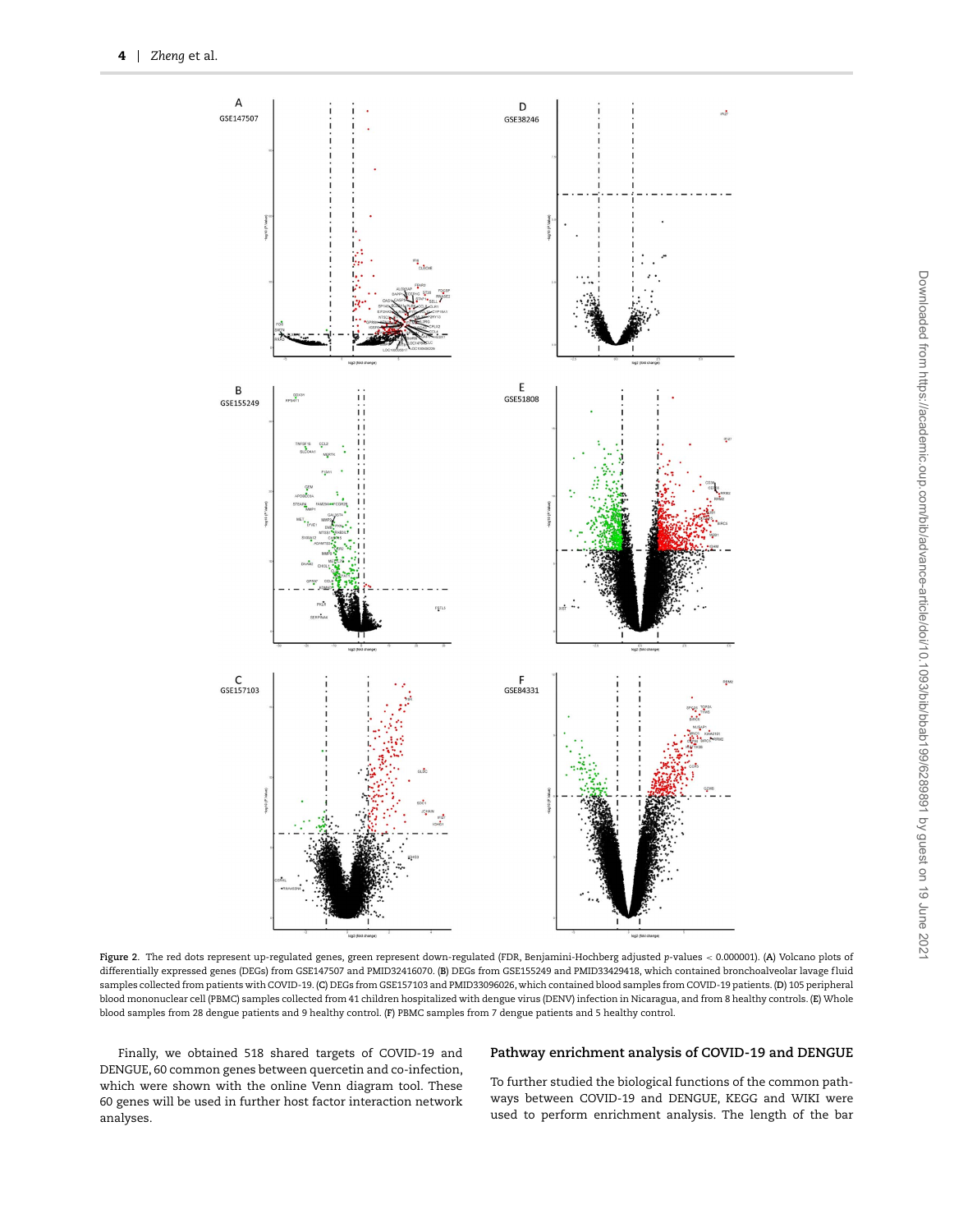Wiki pathway enrichment analysis showed that those targets were meaningfully enriched in multiple pathways, including Type II interferon, NF-kB, IL-6 and IL-10 signaling pathway. The most important 10 pathways were obtained, including Toll-like Receptor, Regulation of toll-like receptor signaling pathways, Allograft Rejection, etc. [\(Figure 3B](#page-5-0) and Supplementary Table S2, see Supplementary Data available online at http://bib.oxfordjournals.org/).

#### **Protein–protein interaction and network analysis**

We identified 60 shared targets of quercetin related to COVID-19 and DENGUE. The shared targets were loaded in STRING and the documents generated by the analysis were re-introduced into Cytoscape for further network topology analysis and visual representation [\(Figure 3C](#page-5-0) and Supplementary Table S3, see Supplementary Data available online at http://bib.oxfordjournals.org/). The PPI network contained 904 edges and with an average node degree of 30.1, its clustering coefficient was 0.758 (PPI enrichment *P*-value *<* 1.0e–16). Among those common targets, TP53, AKT1, EGFR, VEGFA, MAPK1, CASP3, MAPK3, JUN, IL6, TNF, TLR4, PTGS2, CXCL8, IL1*β*, CCL2 and NF-*κ*B had higher degree value.

#### **Gene annotation of common targets**

To study the function of 60 shared targets between COVID-19, DENGUE and quercetin, reveal the potential mechanism behind the drug, the Enrichr tool was used to perform the analysis of gene set enrichment including GO terms and signal pathways. With the GO enrichment analysis, we studied the biological process and molecular functions of the common targets and ranked the top 10 GO terms, respectively; the longer the bar, the higher the ranking, the more vital the role [\(Figure 3D and E](#page-5-0) and Supplementary Tables S4 and S5, see Supplementary Data available online at http://bib.oxfordjournals.org/). Through the ranking of GO BP, it was shown that regulation of calcidiol 1 monooxygenase activity, positive regulation of fever generation, positive regulation of oxidative stress-induced cell death, and cell response to cadmium ion were significant. And with the analysis of GO MF, 1-phosphatidylinositol-4-phosphate 3-kinase activity, RNA polymerase II basal transcription factor binding and histone threonine kinase activity took an important role in the interaction.

The pathway enrichment study was performed with KEGG and WikiPathways, and the rankings of pathway terms were obtained [\(Figure 3F and G](#page-5-0) and Supplementary Tables S6 and S7, see Supplementary Data available online at http://bib. oxfordjournals.org/). From the result of KEGG, the top 10 important pathways were shown, including IL-17, AGR-RAGE signaling pathway in diabetic complications, Hepatitis B and TNF signaling pathway. For WikiPathways, resistin as a regulator of inflammation, photodynamic therapy-induced AP-1 survival signaling, NF-kB survival signaling and aryl hydrocarbon receptor were vital.

#### **Upstream pathway activity**

SPEED2 offers an easy method to score signaling activity for sets of dysregulated genes gained from transcriptome analysis. To infer the upstream pathway activity from common targets, we scored the genes. The colors implied adjusted *P*-value, and the ranked lists about activity were determined by the absolute *P*-value; the brighter the color, the higher the ranking, which shown IL-1 played a vital role. Moreover, we evaluated the consistently up- and down-regulated genes after pathway perturbation, when the adjusted *P*-value *>*0, the corresponding genes were up-regulated, thus, IL-1, TNF-*α* and TLR signaling pathways were up-regulated and the Wnt, Hypoxia signaling pathways were down-regulated [\(Figure 3H\)](#page-5-0).

#### **Discussion**

COVID-19 and DENGUE affect human health and social development adversely. In our study, we investigated whether quercetin has a potentially protective effect on the DENV and SARS-COV-2 co-infection; to clarify the question, we compared quercetin with DENV and SARS-COV-2 by integrated bioinformatics, so we obtained 60 common core targets and common pathways through WIKI and KEGG pathways, which implied that taking advantage of quercetin would be a potential therapeutic strategy.

#### **Performing the analysis from the perspective of host factors**

To find the appropriate treatment, relevant studies are developing from antivirus and host. Direct-acting antiviral agents (DAAs) have several inherent limitations, including a narrow antiviral spectrum and susceptibility to drug resistance; the antiviral drugs on the market are rarely used to treat emerging viruses. Besides, the other limitation is the genetic barrier to DAAs resistance, making the virus refractory to the treatment of DAAs. In comparison, host targeting antivirals have non-negligible advantages, which are demonstrated to manifest broad-spectrum antiviral activities and less prone to therapy resistance [\[20,](#page-8-14) [21\]](#page-8-15). Therefore, in this study, we studied the potential mechanisms of quercetin in the treatment of co-infection from the perspective of the host.

#### **The function of the common DEGs between the co-infection and quercetin**

In our study, it was indicated that the common targets about the SARS-COV-2, the DENV and the quercetin were TP53, AKT1, EGFR, VEGFA, MAPK1, CASP3, MAPK3, JUN, IL6, TNF, TLR4, PTGS2, CXCL8, IL1*β*, CCL2 NF-*κ*B and so on. Combing with previous studies, the following targets were likely vital for the mechanism of treatment: TNF, NF-*κ*B, IL1*β*, IL6, CCL-2 and CXCL8.

Quercetin has the function of scavenging free radicals and anti-allergy, stimulating the immune system, antiviral, inhibiting histamine release and reducing proinflammatory cytokines [\[22\]](#page-8-16). Quercetin can inhibit the secretion of TNF*α*, which avoid trigger different pathways, for example NF-*κ*B [\[23\]](#page-8-17); subsequently, the disruption affects the production of IL1*β*, TNF*α* and IL6 [\[24\]](#page-8-18). In addition, quercetin significantly reduces the expression of CCL-2, which is a critical chemokine that regulates the monocytes and macrophages in migration and infiltration during the process of inflammation [\[25](#page-8-19)-27]. Quercetin inhibits CXCL8 inducing the neutrophils chemoattraction in a concentrationdependent manner [\[28\]](#page-8-21) and also decreases the activity and recruitment of RELA [\[29,](#page-8-22) [30\]](#page-8-23). All mechanisms mentioned contribute to the anti-inflammatory and immunomodulating properties of quercetin, and the targets mentioned above are important for the infection of SARS-COV-2 and DENV.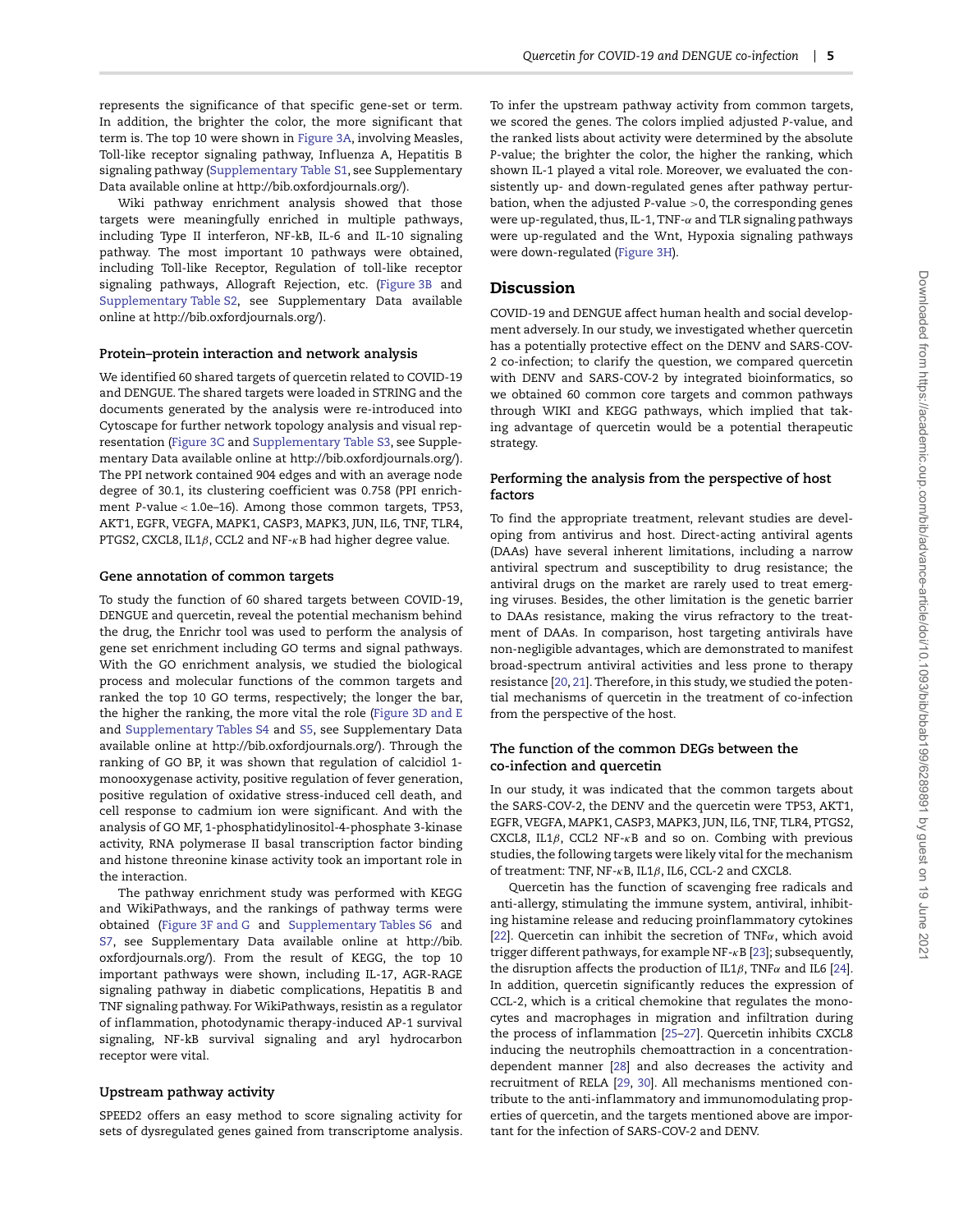

<span id="page-5-0"></span>**Figure 3**. (**A**) Pathway analysis of COVID-19 and DENGUE identification through KEGG. The results of the pathway terms were sorted by the combined score. (**B**) Pathway analysis of COVID-19 and DENGUE identification through WIKI. The results of the pathway terms were sorted by the combined score. (**C**) Protein-protein interactions (PPIs) network for identified common differentially expressed genes that are shared by two diseases (COVID-19 and DENGUE) and quercetin. Nodes in orange color indicate common host factor genes and edges specify the interconnection in the middle of two genes. The analyzed network held 60 nodes and 904 edges. (**D**) Biological process-related GO terms identification result according to combined score. The higher the enrichment score, the higher number of genes are involved in a certain ontology. (**E**) Molecular function-related GO terms identification result according to combined score. The higher the enrichment score, the higher number of genes are involved in a certain ontology. (**F**) Pathway analysis result of quercetin and COVID-19/DENGUE identification through KEGG. The results of the pathway terms were sorted by the combined score. (**G**) Pathway analysis result of quercetin and COVID-19/DENGUE identification through WIKI. The results of the pathway terms were sorted by the combined score. (**H**) Pathway activity ranking (adjusted *p*-value *<* 0.05). The colors implied adjusted P-value, and the brighter the color, the higher the ranking.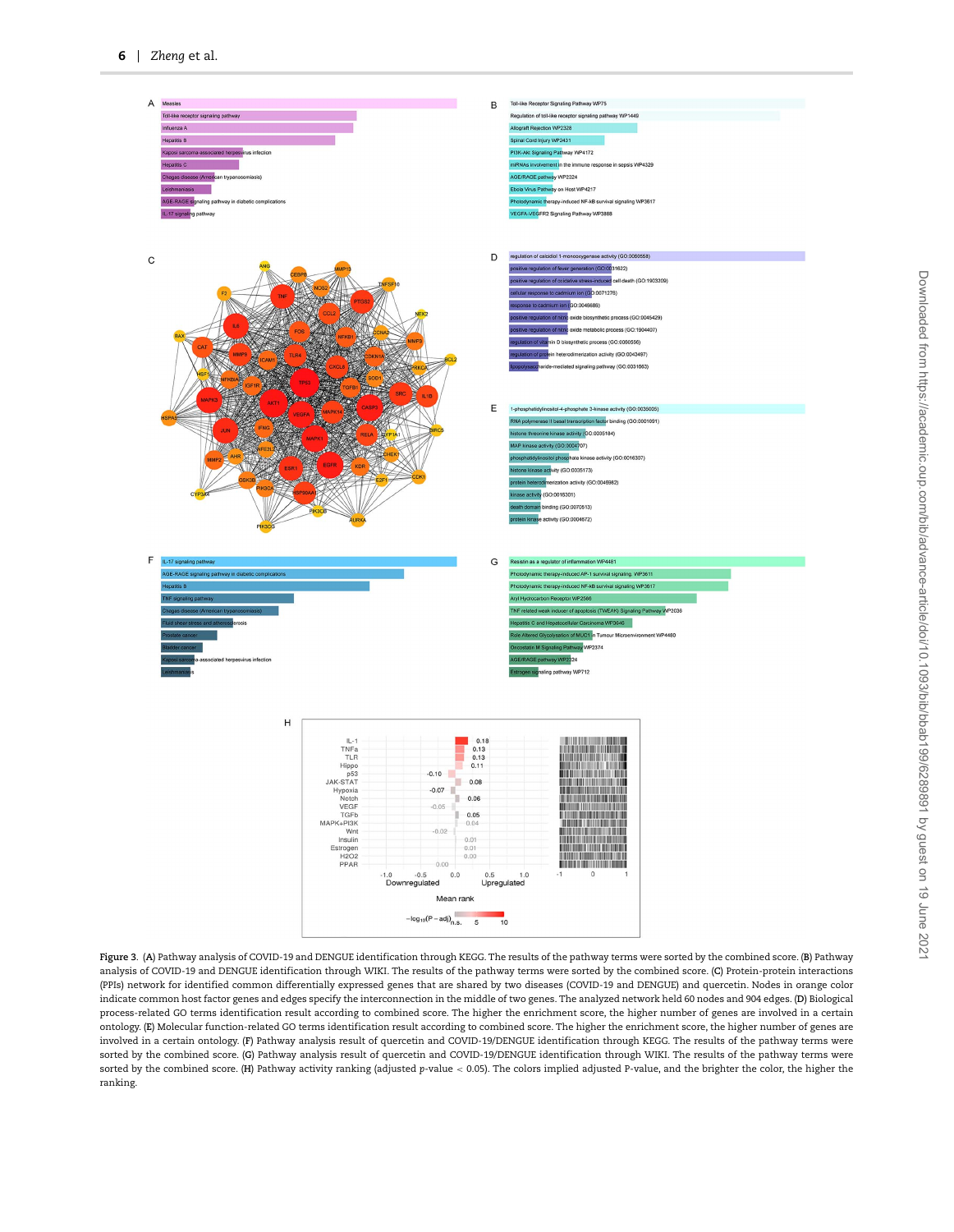<span id="page-6-0"></span>

|  |  |  |  | Table 1. Side effects of Quercetin |
|--|--|--|--|------------------------------------|
|--|--|--|--|------------------------------------|

| No. | Quercetin's side effects                                                                                                                                | references         |
|-----|---------------------------------------------------------------------------------------------------------------------------------------------------------|--------------------|
| 1   | Quercetin was considered genetically toxic in early research in the 1970s.                                                                              | MHarwood [66]      |
| 2   | Quercetin shows mutagenicity in vitro experiments.                                                                                                      |                    |
| 3   | There are slight negative effects on fetal growth, such as growth retardation,<br>developmental defects and decreased vitality.                         | Batiha, G. E. [67] |
| 4   | Quercetin is banned from use with fluoroquinolone antibiotics because of its competitive<br>binding to bacterial DNA gyrase.                            |                    |
| 5   | Quercetin resulted in a small increase in the prevalence of malignant tumors to the young<br>offspring of mice lacking DNA repair in vitro experiments. | Vanhees K [68]     |
| 6   | High-dose IV quercetin in patients with compromised health can lead to Nephrotoxicity.                                                                  | Bischoff S.C [69]  |
| 7   | Co-administration of high quercetin doses with digoxin will produce toxic effects.                                                                      | Wang Y.H [70]      |
| 8   | Quercetin is thought to increase serum concentration of drugs metabolized by CYP3A4 (e.g.<br>diltiazem).                                                | Choi J.S [71]      |

Patients infected with SARS-COV-2 had high amounts of pro-inflammatory cytokines [\[31\]](#page-8-24). Among them, IL-1β plays a vital role in the inflammatory response of early infections; IL-8 is related to overall inflammation [\[32\]](#page-8-25). And NF-kB is the nuclear effector of many pathways, such as those emanated by the TNF and TLR [\[33\]](#page-8-26). RELA, as a member of the NF-kB family, is a widely expressed powerfully transcriptional activator that activates the expression of several inflammatory and immuneresponse genes [\[33,](#page-8-26) [34\]](#page-8-27). In [addition,](addition) TNF can increase neutrophil chemotaxis and the expression of CXCL8, especially for severe patients [\[35,](#page-8-28) [36\]](#page-8-29). The other chemokines and pro-inflammatory cytokines, for example CCL2, all contribute to cytokine storms [\[37\]](#page-8-30), which will destroy the immune system and eventually cause fatal damage.

After the DENV infection, the level of IL-1*β*, TNF, CCL2, CXCL8 and IL-6 would be upregulated, which develop the proinflammatory activities and recruit other immune cells to the infected site, further enhance inflammation [\[38](#page-8-31)-40]. <For> [exa](example) [mple,](example) TNF-*α* can be released into the plasma after the activation of platelet by DENV; meanwhile, the activated platelets interacting with monocytes can induce monocytes to secrete CXCL8, IL-10 and IL-6 [\[41,](#page-8-33) [42\]](#page-8-34). DENV induces platelet synthesizing IL-1*β* [\[43\]](#page-8-35), increasing vascular permeability, especially when it binds to TNF*α* [\[44\]](#page-8-36); besides, the permeability can be affected by CCL2 which is able to disrupt the tight connections of endothelial cells in blood vessels [\[45\]](#page-9-6); eventually, the exaggerated vascular permeability will induce the occurrence of DENGUE hemorrhagic fever [\[23\]](#page-8-17).

Those important targets can trigger the correlation pathways resulting in the development of the disease. Interestingly, both targets and pathways of SARS-COV-2 and DENV can be regulated by quercetin.

#### **Enrichment analysis of the collective pathways in the interaction**

Through the WIKI and KEGG pathways analysis, combing with relevant literature and research, we found that the major signaling pathways were Toll-like receptor signaling pathway, NF-kB signaling pathway, TNF signaling pathway and IL-17 signaling pathway.

In the COVID-19 lungs, TLR, the upstream protein of NF-*κ*B pathways, is upregulated [\[46\]](#page-9-7), which can detect the viral RNAs, after the viral spike protein binding to the host cells by the entry receptor ACE2 [\[47\]](#page-9-8). Similarly, the viral components of DENV can be recognized by TLR as well [\[48\]](#page-9-9). And quercetin can significantly reduce serum levels of TNF-*α* and suppress the HMGB1-TLRs-NF*κ*B signaling pathway [\[49\]](#page-9-10).

Thus, the detecting pathways of the infection can be suppressed; moreover, quercetin has several biological properties, among them, the anti-inflammatory function is significant, which can regulate the immunological response by affecting the relevant pathways.

Specifically, up-regulated genes in patients with severe or critical COVID-19 belong to the NF-*κ*B pathway, promoting the production of pro-inflammatory cytokines and chemokines, for example TNF [\[50\]](#page-9-11). The binding and shedding of the entry receptor for the SARS-COV-19, ACE2, is accompanied by the production of TNF-*α* and TNF-*α*-converting enzyme [\[51\]](#page-9-12); TNF-*α* not only is associated with the severity of COVID-19 [\[52\]](#page-9-13) but also induces the production of XAF1, which was reported to promote DENGUE virus-induced apoptosis [\[53,](#page-9-14) [54\]](#page-9-15).

When it comes to DENGUE, the NF-*κ*B pathway is important as well. And the secretion of TNF can activate the NF-*κ*B pathway in a paracrine fashion [\[55\]](#page-9-16), so that inducts the interferon signaling, inducing antiviral response [\[56\]](#page-9-17). Furthermore, through a DENGUE hemorrhage mouse model, it was reported that TNF-*α* caused the death of the endothelial cell and induced hemorrhage [\[57\]](#page-9-18).

IL-17 signaling pathway also plays a significant role in COVID-19, and it can lead to the induction of chemokine via activates some pathways, finally causes lung damage [\[58\]](#page-9-19); in addition, it not only can reduce infected cells' apoptosis, leading to the persistence of the virus, but seem to increase the virus' virulence to increase their replication [\[59,](#page-9-20) [60\]](#page-9-21). For patients with severe or non-severe DENGUE, the increased level of IL-17 in serum could be detected; the cytokine has the ability to regulate the inflammatory and anti-inflammatory molecules that are indispensable for the pathogenesis of the DENGUE [\[61\]](#page-9-22).

Some relevant studies have shown that quercetin has good anti-inflammatory effects, immunomodulatory activities, antioxidant, vasodilatory and other biological properties [\[62\]](#page-9-23). For the co-infection of SARS-COV-2 and DENV, firstly, quercetin has a wide range of antiviral properties and can interfere with the virulence of pathogens with multiple steps [\[63\]](#page-9-24). Secondly, quercetin, an anti-inf lammatory component, is able to decrease the inflammatory response via dose-dependently inhibiting the NF-*κ*B signaling pathway and effectively reduces the level of inf lammatory factors TNF-*α*, IL-6 and IL-17 [\[62,](#page-9-23) [64,](#page-9-25) [65\]](#page-9-26).

In summary, both SARS-COV-2 and DENV infection can damage lung tissue and even cause death by inducing overactive inf lammatory responses. We used the bioinformatics method in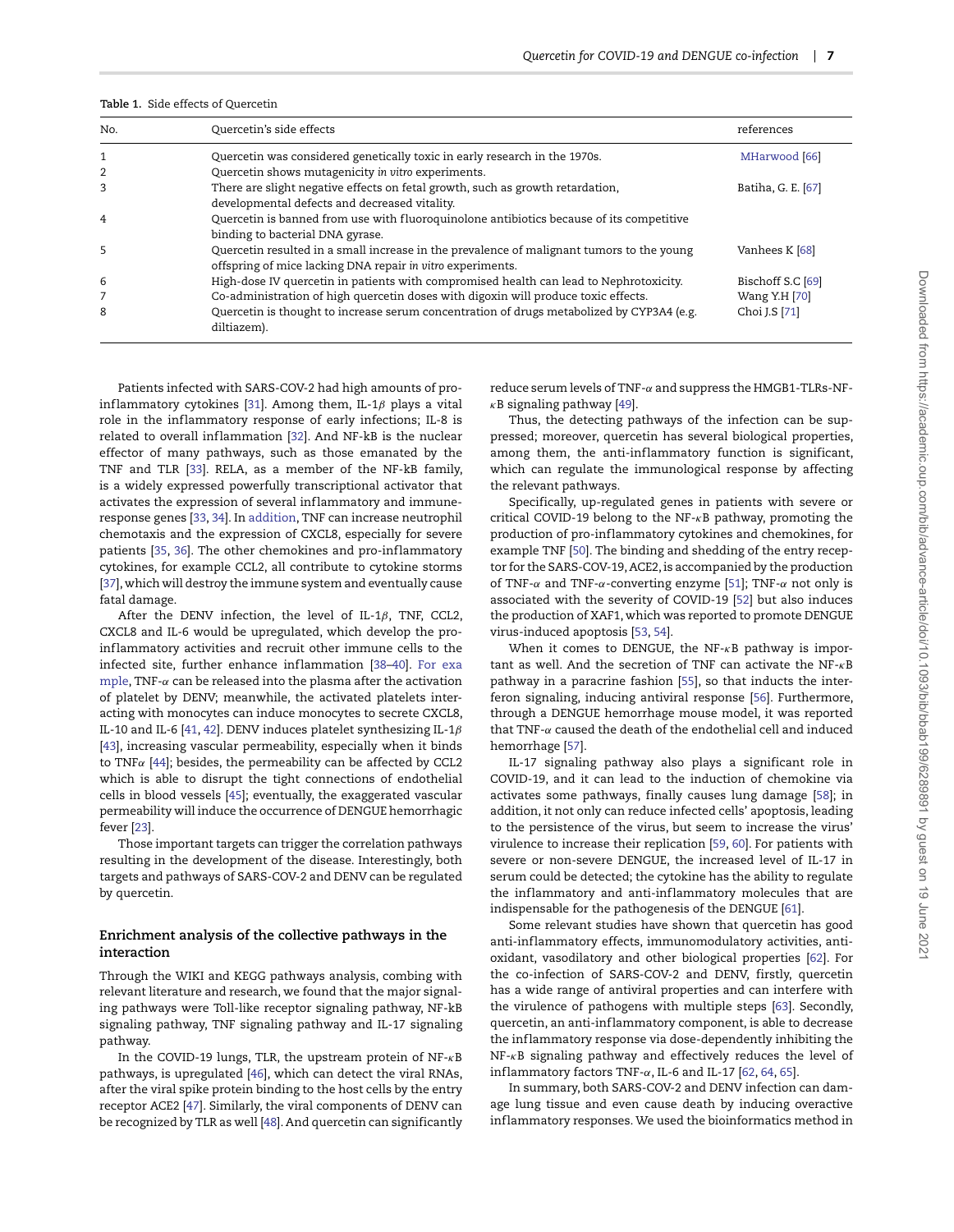this work to identify the 60 core targets and several critical pathways of the DENV, SARS-COV-2 and quercetin. Combining it with the results of previous studies, we inferred that quercetin may treat the co-infection mainly by regulating the targets in the IL-17, TNF, NF-*κ*B and TLR signaling pathways, subsequently regulating immunological response. Our study implied that quercetin is worthy of attention in treating the co-infection, but there are some limitations, which must be tested further; in other words, further *in vitro* and *in vivo* experimental validation is needed to support our research.

#### **Quercetin's side effects**

Our study shows that quercetin can be one of the potential candidates for COVID-19 and dengue co-infection, but we must point out the insuperable fact that quercetin has certain side effects and drug interactions [\[66–](#page-9-0)[71\]](#page-9-5) [\(Table 1\)](#page-6-0). When it is used as a treatment, some of the negative effects of quercetin must be treated with caution.

#### **Limitations**

There are some limitations to this study. First, the experiment involved plenty of data, and the formats of different datasets were not completely consistent, so massive pre-processing and standardization were required. But different studies use different methods to measure genomic data, so there is no complete unity. Secondly, the selection of datasets is subjective to some extent, and the imbalance of class distribution in datasets is unavoidable. Even so, the researchers have chosen the most closely related data sets for the disease as the basis for the experiments, based on clinical reality. Finally, this study focuses on the feasibility of quercetin in the treatment of COVID-19 and DENGUE co-infection, but the metabolic absorption mechanism of quercetin in the human body has not been clarified.

## **Conclusion**

Taken together, the bioinformatics and computational findings highlight immunity modulation, anti-inflammation and antivirus as key pathways of quercetin treatment in COVID-19 and DENGUE co-infection. In this study, the potential host factors of Quercetin against COVID-19 and DENGUE were identified; the therapeutic mechanisms were preliminarily revealed, which may be validated in a preclinical study. Although there were limitations, the findings provided a possible approach for the treatment of the co-infection, paving the way for further clinical trials.

#### **Key Points**

- Co-infection of SARS-CoV-2 and DENV is a potential public health event around the world, but there is a lack of effective treatment drugs.
- Quercetin has a wide range of anti-inf lammatory and antiviral pharmacological effects; it is becoming a common and major active ingredient in the treatment of COVID-19 and DENGUE.
- Our analysis indicated that quercetin has 60 gene targets that overlap with COVID-19 and DENGUE, so it may become a potential therapeutic drug for SARS-CoV-2 and DENV co-infections by regulating the key signaling pathways of host inflammation and immunity.

## **Supplementary data**

[Supplementary data](https://academic.oup.com/bib/article-lookup/doi/10.1093/bib/bbab199#supplementary-data) [are available online at](https://academic.oup.com/bib) https://academic. oup.com/bib.

## **Authors' contributions**

W.J.Z. conceived and designed the study, plotted the figures based on network pharmacology, using online databases. H.W. conducted data analysis and performed literature searches. T.W. carried out literature searches and studies of the background of the disease. S.F.Z. and X.H.L. reviewed and revised the manuscript.

## **Acknowledgements**

We thank the outstanding researchers for their generous and selfless disclosure of their research data on the SARS-CoV-2 infection involved above in our study.

## **Data availability statement**

The data used to support the findings of this study are available from the corresponding author upon request. Supple[mentary data are available online at](https://academic.oup.com/bib) https://academic.oup. com/bib.

## **Funding**

Key-Area Research and Development Program of Guangdong Province (Grant No. 2020B1111100002); National Natural Science Foundation of China (Grant No. 81973814 and No. 81904132); Natural Science Foundation of Guangdong Province (Grant No. 2017A030310129 and No. 2020A15150- 10589); 2018 Guangzhou University of Chinese Medicine National University Student Innovation and Entrepreneurship Training Project (Grant No. 201810572038); 2020 National College Student Innovation and Entrepreneurship Training Project of Guangzhou University of Chinese Medicine (Grant No. 202010572001); Student Learning Team Incubation Project of Innovation Academy from The First Affiliated Hospital of Guangzhou University of Chinese Medicine (Grant No. 2018XXTD003); Technology Research of COVID-19 Treatment and Prevention; Special Project of Traditional Chinese Medicine Application-Research on the platform construction for the prevention and treatment of viral infectious diseases with traditional Chinese medicine (Grant No. 2020KJCX-KTYJ-130).

### **References**

- <span id="page-7-0"></span>1. Wiersinga WJ, Rhodes A, Cheng AC, *et al.* Pathophysiology, transmission, diagnosis, and treatment of coronavirus disease 2019 (COVID-19): a review. *JAMA* 2020;**324**:782–93.
- <span id="page-7-1"></span>2. Prasad K, Khatoon F, Rashid S, *et al.* Targeting hub genes and pathways of innate immune response in COVID-19: a network biology perspective. *Int J Biol Macromol* 2020;**163**:1–8.
- <span id="page-7-2"></span>3. Mulligan MJ, Lyke KE, Kitchin N, *et al.* Phase I/II study of COVID-19 RNA vaccine BNT162b1 in adults. *Nature* 2020;**586**:589–93.
- <span id="page-7-3"></span>4. Kyle JL, Harris E. Global spread and persistence of dengue. *Annu Rev Microbiol* 2008;**62**:71–92.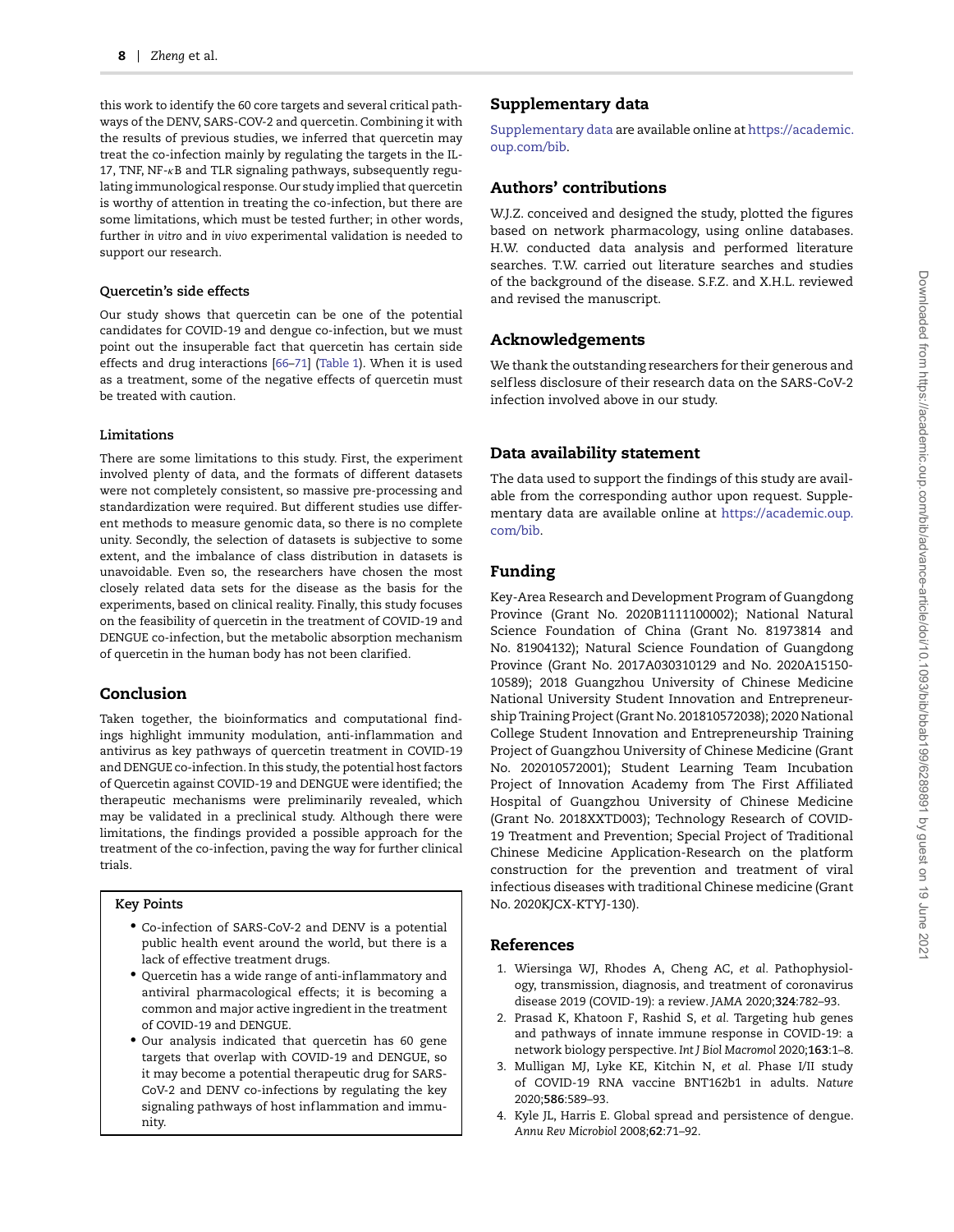- <span id="page-8-0"></span>5. Ridwan R. COVID-19 and dengue: a deadly duo. *Trop Doct* 2020;**50**:270–2.
- <span id="page-8-1"></span>6. Miah MA, Husna A. Coinfection, coepidemics of COVID-19, and dengue in dengue-endemic countries: a serious health concern. *J Med Virol* 2021;**93**:161–162.
- <span id="page-8-2"></span>7. Saddique A, Rana MS, Alam MM, *et al.* Emergence of coinfection of COVID-19 and dengue: a serious public health threat. *J Infect* 2020;**81**:e16–8.
- <span id="page-8-3"></span>8. Huang YF, Bai C, He F, *et al.* Review on the potential action mechanisms of Chinese medicines in treating coronavirus disease 2019 (COVID-19). *Pharmacol Res* 2020;**158**:104939.
- 9. Dighe SN, Ekwudu O, Dua K, *et al.* Recent update on antidengue drug discovery. *Eur J Med Chem* 2019;**176**:431–55.
- <span id="page-8-4"></span>10. Huang F, Li Y, Leung EL, *et al.* A review of therapeutic agents and Chinese herbal medicines against SARS-COV-2 (COVID-19). *Pharmacol Res* 2020;**158**:104929.
- <span id="page-8-5"></span>11. Derosa G, Maffioli P, D'Angelo A, *et al.* A role for quercetin in coronavirus disease 2019 (COVID-19). *Phytother Res* 2021;**35**:1230–1236.
- <span id="page-8-6"></span>12. Blanco-Melo D, Nilsson-Payant BE, Liu WC, *et al.* Imbalanced host response to SARS-CoV-2 drives development of COVID-19. *Cell* 2020;**181**:1036, e1039–45.
- <span id="page-8-7"></span>13. Grant RA, Morales-Nebreda L, Markov NS, *et al.* Circuits between infected macrophages and T cells in SARS-CoV-2 pneumonia. *Nature* 2021;**590**:635–41.
- <span id="page-8-8"></span>14. Overmyer KA, Shishkova E, Miller IJ, *et al.* Large-scale multiomic analysis of COVID-19 severity. *Cell Syst* 2021;**12**:23, e27– 40.
- <span id="page-8-9"></span>15. Szklarczyk D, Gable AL, Lyon D, *et al.* STRING v11: proteinprotein association networks with increased coverage, supporting functional discovery in genome-wide experimental datasets. *Nucleic Acids Res* 2019;**47**:D607–13.
- <span id="page-8-10"></span>16. Shannon P, Markiel A, Ozier O, *et al.* Cytoscape: a software environment for integrated models of biomolecular interaction networks. *Genome Res* 2003;**13**:2498–504.
- <span id="page-8-11"></span>17. Chin CH, Chen SH, Wu HH, *et al.* Cyto Hubba: identifying hub objects and sub-networks from complex interactome. *BMC Syst Biol* 2014;**8**(Suppl 4):S11.
- <span id="page-8-12"></span>18. Kuleshov MV, Jones MR, Rouillard AD, *et al.* Enrichr: a comprehensive gene set enrichment analysis web server 2016 update. *Nucleic Acids Res* 2016;**44**:W90–7.
- <span id="page-8-13"></span>19. Rydenfelt M, Klinger B, Klunemann M, *et al.* SPEED2: inferring upstream pathway activity from differential gene expression. *Nucleic Acids Res* 2020;**48**:W307–12.
- <span id="page-8-14"></span>20. Ji X, Li Z. Medicinal chemistry strategies toward host targeting antiviral agents. *Med Res Rev* 2020;**40**:1519–57.
- <span id="page-8-15"></span>21. Feuillet V, Canard B, Trautmann. Combining antivirals and immunomodulators to fight COVID-19. *Trends Immunol* 2021;**42**:31–44.
- <span id="page-8-16"></span>22. Mlcek J, Jurikova T, Skrovankova S, *et al.* Quercetin and its anti-allergic immune response. *Molecules* 2016;**21**(5):623.
- <span id="page-8-17"></span>23. Li Y, Yao J, Han C, *et al.* Quercetin, inf lammation and immunity. *Nutrients* 2016;**8**:167.
- <span id="page-8-18"></span>24. Gardi C, Bauerova K, Stringa B, *et al.* Quercetin reduced inf lammation and increased antioxidant defense in rat adjuvant arthritis. *Arch Biochem Biophys* 2015;**583**:150–7.
- <span id="page-8-19"></span>25. Haleagrahara N, Hodgson K, Miranda-Hernandez S, *et al.* Flavonoid quercetin-methotrexate combination inhibits inflammatory mediators and matrix metalloproteinase expression, providing protection to joints in collageninduced arthritis. *Inflammopharmacology* 2018;**26**:1219–32.
- 26. Haringman JJ, Smeets TJ, Reinders-Blankert P, *et al.* Chemokine and chemokine receptor expression in paired peripheral blood mononuclear cells and synovial tissue

of patients with rheumatoid arthritis, osteoarthritis, and reactive arthritis. *Ann Rheum Dis* 2006;**65**:294–300.

- <span id="page-8-20"></span>27. Iwamoto T, Okamoto H, Toyama Y, *et al.* Molecular aspects of rheumatoid arthritis: chemokines in the joints of patients. *FEBS J* 2008;**275**:4448–55.
- <span id="page-8-21"></span>28. Souto FO, Zarpelon AC, Staurengo-Ferrari L, *et al.* Quercetin reduces neutrophil recruitment induced by CXCL8, LTB4, and fMLP: inhibition of actin polymerization. *J Nat Prod* 2011;**74**:113–8.
- <span id="page-8-22"></span>29. Ruiz PA, Braune A, Holzlwimmer G, *et al.* Quercetin inhibits TNF-induced NF-kappa B transcription factor recruitment to proinflammatory gene promoters in murine intestinal epithelial cells. *J Nutr* 2007;**137**:1208–15.
- <span id="page-8-23"></span>30. Cheng SC,Wu YH, Huang WC, *et al.* Anti-inf lammatory property of quercetin through downregulation of ICAM-1 and MMP-9 in TNF-alpha-activated retinal pigment epithelial cells. *Cytokine* 2019;**116**:48–60.
- <span id="page-8-24"></span>31. Qin C, Zhou L, Hu Z, *et al.* Dysregulation of immune response in patients with coronavirus 2019 (COVID-19) in Wuhan, China. *Clin Infect Dis* 2020;**71**:762–8.
- <span id="page-8-25"></span>32. Turner MD, Nedjai B, Hurst T, *et al.* Cytokines and chemokines: at the crossroads of cell signalling and inflammatory disease. *Biochim Biophys Acta* 2014;**1843**:2563–82.
- <span id="page-8-26"></span>33. Hoffmann A, Baltimore D. Circuitry of nuclear factor kappa B signaling. *Immunol Rev* 2006;**210**:171–86.
- <span id="page-8-27"></span>34. Hayden MS, Ghosh S. Shared principles in NF-kappa B signaling. *Cell* 2008;**132**:344–62.
- <span id="page-8-28"></span>35. Park JH, Lee HK. Re-analysis of single cell transcriptome reveals that the NR3C1-CXCL8-neutrophil axis determines the severity of COVID-19. *Front Immunol* 2020;**11**:2145.
- <span id="page-8-29"></span>36. Hasan A, Akhter N, Al-Roub A, *et al.* TNF-alpha in combination with palmitate enhances IL-8 production via the MyD88- independent TLR4 signaling pathway: potential relevance to metabolic inf lammation. *Int J Mol Sci* 2019;**20**(17):4112.
- <span id="page-8-30"></span>37. Li X, Geng M, Peng Y, *et al.* Molecular immune pathogenesis and diagnosis of COVID-19. *J Pharm Anal* 2020;**10**: 102–8.
- <span id="page-8-31"></span>38. Callaway JB, Smith SA, McKinnon KP, *et al.* Spleen tyrosine kinase (Syk) mediates IL-1beta induction by primary human monocytes during antibody-enhanced dengue virus infection. *J Biol Chem* 2015;**290**:17306–20.
- 39. Sprokholt JK, Kaptein TM, van Hamme JL, *et al.* RIG-Ilike receptor triggering by dengue virus drives dendritic cell immune activation and TH1 differentiation. *J Immunol* 2017;**198**:4764–71.
- <span id="page-8-32"></span>40. Correa G, de ALC, Fernandes-Santos C, *et al.* The purinergic receptor P2X7 role in control of dengue virus-2 infection and cytokine/chemokine production in infected human monocytes. *Immunobiology* 2016;**221**:794–802.
- <span id="page-8-33"></span>41. Singh A, Bisht P, Bhattacharya S, *et al.* Role of platelet cytokines in dengue virus infection. *Front Cell Infect Microbiol* 2020;**10**:561366.
- <span id="page-8-34"></span>42. Barbosa-Lima G, Hottz ED, de Assis EF, *et al.* Dengue virusactivated platelets modulate monocyte immunometabolic response through lipid droplet biogenesis and cytokine signaling. *J Leukoc Biol* 2020;**108**:1293–306.
- <span id="page-8-35"></span>43. Alagarasu K, Bachal RV, Tillu H, *et al.* Association of combinations of interleukin-10 and pro-inf lammatory cytokine gene polymorphisms with dengue hemorrhagic fever. *Cytokine* 2015;**74**:130–6.
- <span id="page-8-36"></span>44. Kerkar S, Williams M, Blocksom JM, *et al.* TNF-alpha and IL-1beta increase pericyte/endothelial cell co-culture permeability. *J Surg Res* 2006;**132**:40–5.